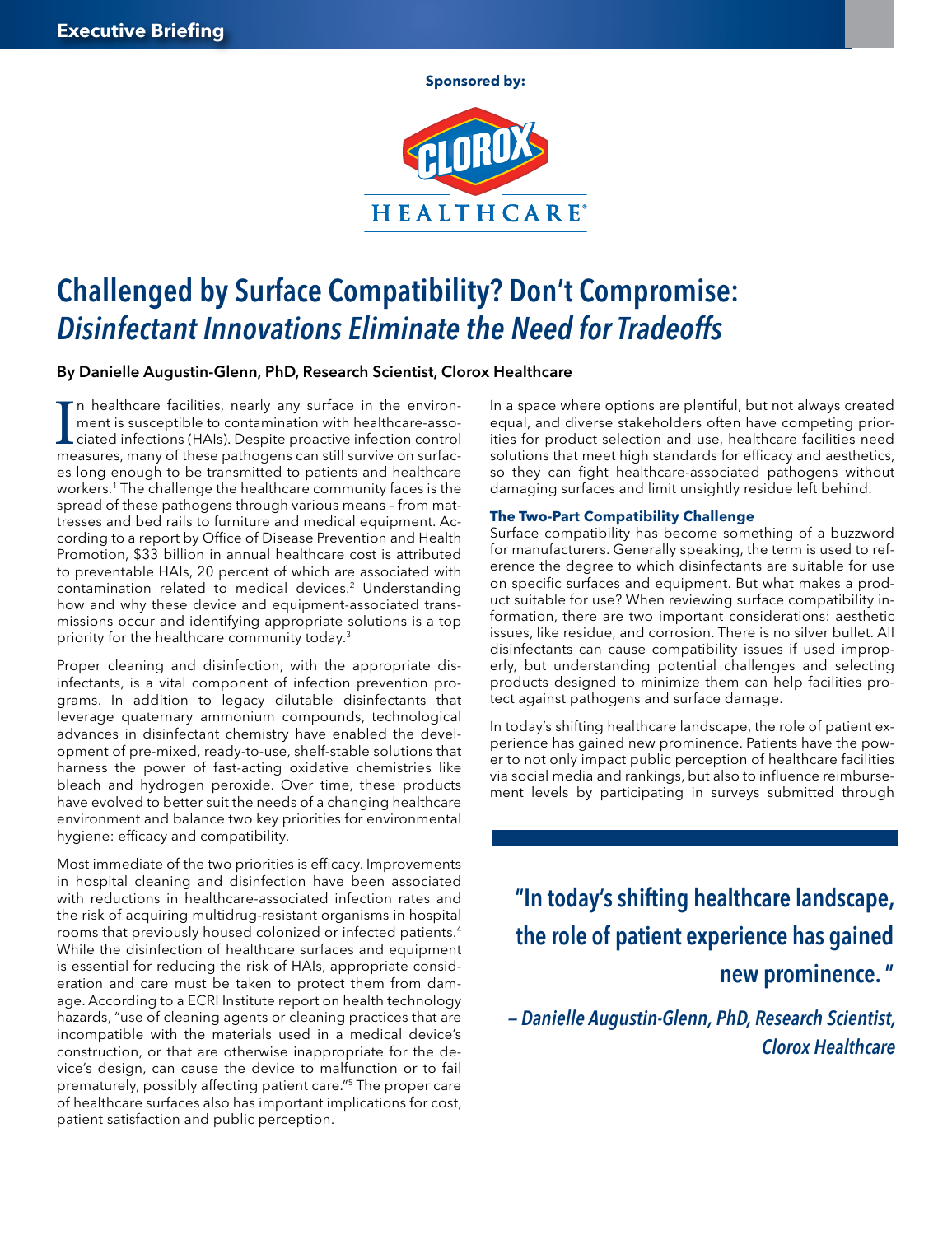HCAHPS. As a result, aesthetic issues noticed by patients, like residue — anything left behind on surfaces after the cleaning or disinfecting product dries — can become problematic. All commercially available cleaning and disinfecting products can leave residue on surfaces. Salt residue, which without rinsing, may be left behind on surfaces treated with bleach-based disinfectants, is often the most visible. While healthcare professionals may recognize salt residue as a sign that surfaces have been disinfected with bleach and are less likely to harbor pathogens, to the layperson, visible residue may suggest the surface is dirty.

The other key compatibility challenge is corrosion, which refers to actual damage to surfaces and equipment. This is sometimes a concern when using powerful sporicidal disinfectants, because the oxidizing action which makes them so effective against microorganisms can also impact surfaces. Damage caused by corrosion can lead to costly repairs or replacements and also has safety implications. Corrosion can cause pitting, or otherwise compromise the integrity of healthcare surfaces, increasing the risk of contamination and limiting the efficacy of treatment with manual surface disinfectants.

#### **Trade-Offs Leave Facilities Vulnerable**

While focused on reducing HAI rates, healthcare facilities also face significant pressure to minimize compatibility issues. From an administrative perspective, hospitals must safeguard financial investments in facility maintenance and expensive medical equipment. On the front lines, clinical staff and EVS workers are often the first blamed for complaints about corrosion or residue. Torn between the disinfectants they need to use to quickly kill dangerous pathogens and products that are easier to use, facilities may make risky trade-offs to manage these pressures.

For example, hospitals might opt to trade down from a sporicidal product with broad-spectrum microefficacy and short contact times to weaker disinfectants like quats, which many assume can do a "good enough" job to justify the trade-off for better aesthetics. In such a scenario, corrosion and residue might be limited, but at the expense of efficacy, potentially leaving patients vulnerable to dangerous bacteria like *Clostridium difficile (C. difficile)*. Nearly 500,000 Americans suffer from *C. difficile infections* every year and almost 30,000 die as a result.<sup>6</sup> Unlike a sporicidal disinfectant, quat products do not kill *C. difficile spores.*

#### **Eliminating Trade-Offs: Finding the Right Disinfectant**

There are a few key characteristics worth considering in selecting the ideal disinfectant for your facility:

1. **Efficacy:** Your disinfectant should have a wide antimicrobial spectrum, including kill claims for the pathogens that commonly cause HAIs and outbreaks. Long trusted for their broad-spectrum disinfection efficacy and utility in *C. difficile* prevention protocols, Clorox Healthcare® Bleach Germicidal Wipes are now EPA-registered to kill 58 microorganisms in three minutes or less.

2. Compatibility: Look for products with broad surface compatibility or those that are specially formulated for compatibility with surfaces commonly found in healthcare settings. Through the [Clorox Healthcare Compatible™](https://www.cloroxprofessional.com/industry/health/training-and-tools/equipment-cleaning-compatibility-guide/?utm_source=BeckersHR&utm_medium=HC_DigMagazine&utm_campaign=FY17_Q4_Compatibility) program, Clorox Healthcare works with medical equipment manufacturers to evaluate and test compatibility across its portfolio of disinfectants on common surfaces and equipment.

## "While focused on reducing HAI rates, healthcare facilities also face significant pressure to minimize compatibility issues. "

*— Danielle Augustin-Glenn, PhD, Research Scientist, Clorox Healthcare*

3. Contact time: Products with short contact times (e.g., 30 seconds to three minutes) help ensure faster room turnover and compliance. Wet-contact time is another critical component; if the product evaporates from the surface before the kill time is achieved, it may not be effective. The best disinfecting products have a wet-contact time greater than or equal to kill times listed on their label.

4. Ease of use and aesthetics: When products are easy to use, there is less chance for error. Products should be effective in the presence of organic matter, have an acceptable odor profile, be shelf-stable, soluble in water and have simple directions for use. Ideal products should clean and disinfect in one step and be available in multiple forms with low-residue so no extra wiping step is required.

Other disinfectant selection factors include training and support offered by the manufacturer, cost and standardization. The best suppliers can help you identify the right products to meet your facility's unique needs and will offer onsite training and ongoing education to help support implementation.

#### **No Compromising on Compatibility**

Clorox Healthcare offers the most robust portfolio of EPA-registered surface cleaners and disinfectants, in addition to UV technology, to provide healthcare facilities with a comprehensive approach to environmental hygiene for HAI prevention. Long trusted as a leader in disinfectant efficacy, Clorox Healthcare also understands the challenges facilities face in balancing the need to protect patients from dangerous pathogens and safeguard surfaces and costly equipment from damage. We work closely with experts in the field and our customers on the ground to ensure product development is inspired and informed by their evolving needs.

Clorox Healthcare is committed to providing the efficacy, compatibility and aesthetics healthcare facilities need. Beginning with the launch of Clorox Healthcare® Fuzion™ Cleaner Disinfectant, a new type of bleach that combines disinfecting efficacy against tough-to-kill pathogens like *C. difficile* with the aesthetics required for broad use throughout the facility, we are leading a push to eliminate the need to make tradeoffs between efficacy and surface compatibility that will include enhancing trusted formulations to provide the same great